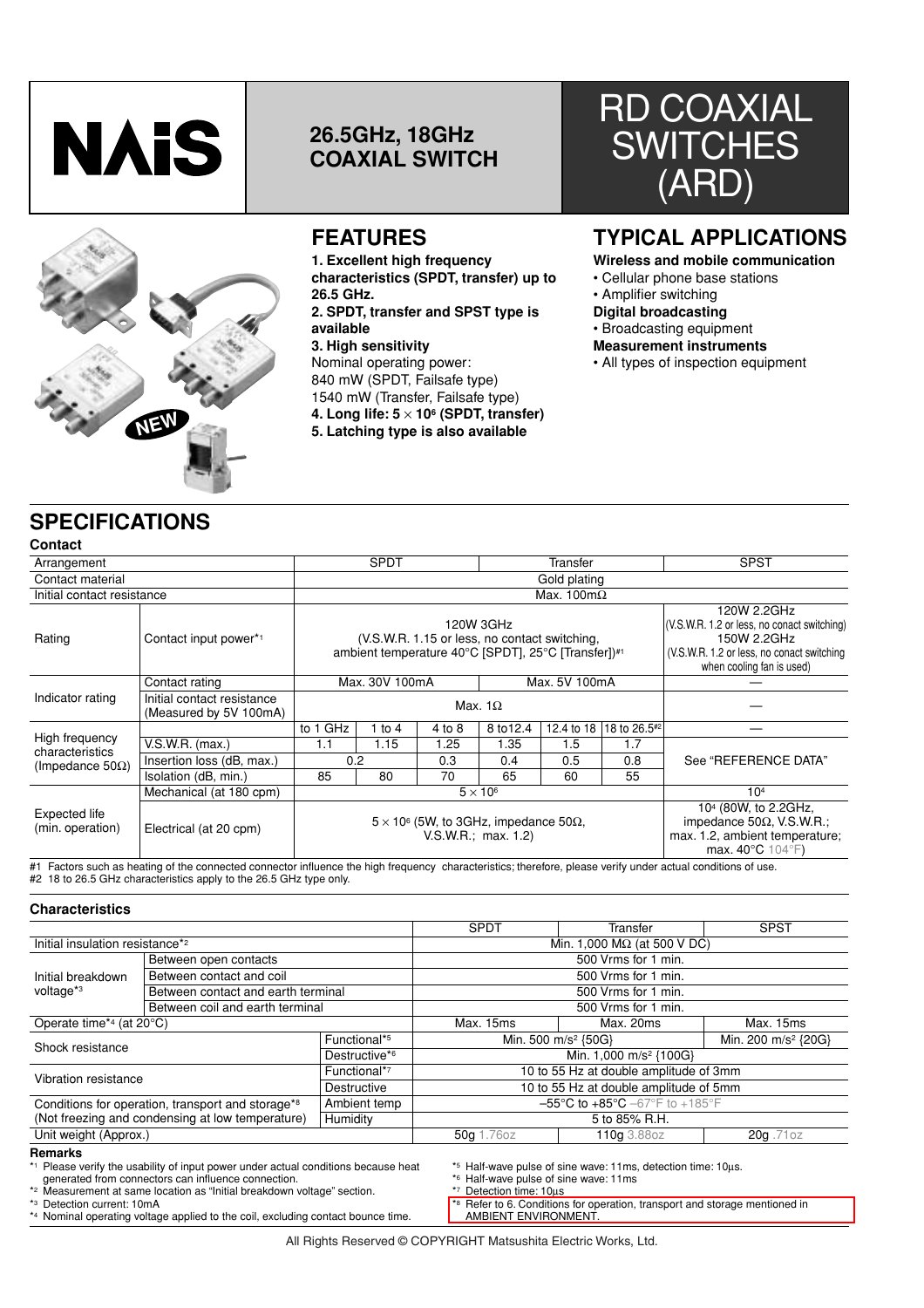# **ORDERING INFORMATION**



**TYPES**

**1. SPDT**

1) Solder terminal

|                                                          |                                    |                             | 18GHz type               | 26.5GHz type                                                                                                                            |                          |  |
|----------------------------------------------------------|------------------------------------|-----------------------------|--------------------------|-----------------------------------------------------------------------------------------------------------------------------------------|--------------------------|--|
| Operating function                                       | Nominal operating<br>voltage, V DC | No HF datasheet<br>attached | HF datasheet<br>attached | No HF datasheet<br>attached<br>ARD5004H<br>ARD50012<br>ARD50024<br>ARD5204H<br>ARD52012<br>ARD52024<br>ARD55105<br>ARD55112<br>ARD55124 | HF datasheet<br>attached |  |
|                                                          | 4.5                                | ARD1004H                    | ARD1004HQ                |                                                                                                                                         | ARD5004HQ                |  |
| Failsafe                                                 | 12                                 | ARD10012                    | ARD10012Q                |                                                                                                                                         | ARD50012Q                |  |
|                                                          | 24                                 | ARD10024                    | ARD10024Q                |                                                                                                                                         | ARD50024Q                |  |
|                                                          | 4.5                                | ARD1204H                    | ARD1204HQ                |                                                                                                                                         | ARD5204HQ                |  |
| Latching                                                 | 12                                 | ARD12012                    | ARD12012Q                |                                                                                                                                         | ARD52012Q                |  |
|                                                          | 24                                 | ARD12024                    | ARD12024Q                |                                                                                                                                         | ARD52024Q                |  |
|                                                          | 5                                  | ARD15105                    | ARD15105Q                |                                                                                                                                         | ARD55105Q                |  |
| Latching with TTL driver<br>(with self cut-off function) | 12                                 | ARD15112                    | ARD15112Q                |                                                                                                                                         | ARD55112Q                |  |
|                                                          | 24                                 | ARD15124                    | ARD15124Q                |                                                                                                                                         | ARD55124Q                |  |

Note: Standard packing; Carton: 1 pc. Case: 20 pcs.

#### 2) Connector cable

| Operating function                                                   | voltage, V DC | No HF datasheet<br>attached                                                  | HF datasheet<br>attached                                                                                     | 26.5GHz type<br>No HF datasheet<br>attached<br>ARD5004HC<br>ARD50012C<br>ARD50024C<br>ARD5204HC<br>ARD52012C<br>ARD52024C<br>ARD55105C<br>ARD55112C<br>ARD55124C | HF datasheet<br>attached |
|----------------------------------------------------------------------|---------------|------------------------------------------------------------------------------|--------------------------------------------------------------------------------------------------------------|------------------------------------------------------------------------------------------------------------------------------------------------------------------|--------------------------|
|                                                                      | 4.5           | ARD1004HC                                                                    | ARD1004HCQ                                                                                                   |                                                                                                                                                                  | ARD5004HCQ               |
| Failsafe                                                             | 12            | ARD10012C                                                                    | ARD10012CQ                                                                                                   |                                                                                                                                                                  | ARD50012CQ               |
|                                                                      | 24            |                                                                              | ARD10024CQ                                                                                                   |                                                                                                                                                                  | ARD50024CQ               |
| Latching<br>Latching with TTL driver<br>(with self cut-off function) | 4.5           | ARD1204HC                                                                    | ARD1204HCQ                                                                                                   |                                                                                                                                                                  | ARD5204HCQ               |
|                                                                      | 12            | ARD12012C                                                                    | ARD12012CQ                                                                                                   |                                                                                                                                                                  | ARD52012CQ               |
|                                                                      | 24            | ARD12024C                                                                    | ARD12024CQ<br>ARD52024CQ<br>ARD15105CQ<br>ARD55105CQ<br>ARD15112CQ<br>ARD55112CQ<br>ARD15124CQ<br>ARD55124CQ |                                                                                                                                                                  |                          |
|                                                                      | 5             | ARD15105C                                                                    |                                                                                                              |                                                                                                                                                                  |                          |
|                                                                      | 12            | 18GHz type<br>Nominal operating<br>ARD10024C<br>ARD15112C<br>24<br>ARD15124C |                                                                                                              |                                                                                                                                                                  |                          |
|                                                                      |               |                                                                              |                                                                                                              |                                                                                                                                                                  |                          |

Note: Standard packing; Carton: 1 pc. Case: 10 pcs.

## **2. Transfer**

1) Solder terminal

|                                                          |                                    |                             | 18GHz type                                                                                                                                                                                                                                                             | 26.5GHz type                |                          |  |
|----------------------------------------------------------|------------------------------------|-----------------------------|------------------------------------------------------------------------------------------------------------------------------------------------------------------------------------------------------------------------------------------------------------------------|-----------------------------|--------------------------|--|
| Operating function                                       | Nominal operating<br>voltage, V DC | No HF datasheet<br>attached | HF datasheet<br>attached                                                                                                                                                                                                                                               | No HF datasheet<br>attached | HF datasheet<br>attached |  |
|                                                          | 4.5                                | ARD2004H                    | ARD2004HQ                                                                                                                                                                                                                                                              | ARD6004H                    | ARD6004HQ                |  |
| Failsafe                                                 | 12                                 | ARD20012                    | ARD20012Q                                                                                                                                                                                                                                                              | ARD60012                    | ARD60012Q                |  |
|                                                          | 24                                 | ARD20024                    | ARD20024Q<br>ARD60024<br>ARD60024Q<br>ARD2204HQ<br>ARD6204H<br>ARD6204HQ<br>ARD22012Q<br>ARD62012<br>ARD62012Q<br>ARD22024Q<br>ARD62024<br>ARD62024Q<br>ARD25105Q<br>ARD65105<br>ARD65105Q<br>ARD25112Q<br>ARD65112<br>ARD65112Q<br>ARD25124Q<br>ARD65124<br>ARD65124Q |                             |                          |  |
|                                                          | 4.5                                | ARD2204H                    |                                                                                                                                                                                                                                                                        |                             |                          |  |
| Latching                                                 | 12                                 | ARD22012                    |                                                                                                                                                                                                                                                                        |                             |                          |  |
|                                                          | 24                                 | ARD22024                    |                                                                                                                                                                                                                                                                        |                             |                          |  |
|                                                          | 5                                  | ARD25105                    |                                                                                                                                                                                                                                                                        |                             |                          |  |
| Latching with TTL driver<br>(with self cut-off function) | 12                                 | ARD25112                    |                                                                                                                                                                                                                                                                        |                             |                          |  |
|                                                          | 24                                 | ARD25124                    |                                                                                                                                                                                                                                                                        |                             |                          |  |

Note: Standard packing; Carton: 1 pc. Case: 10 pcs.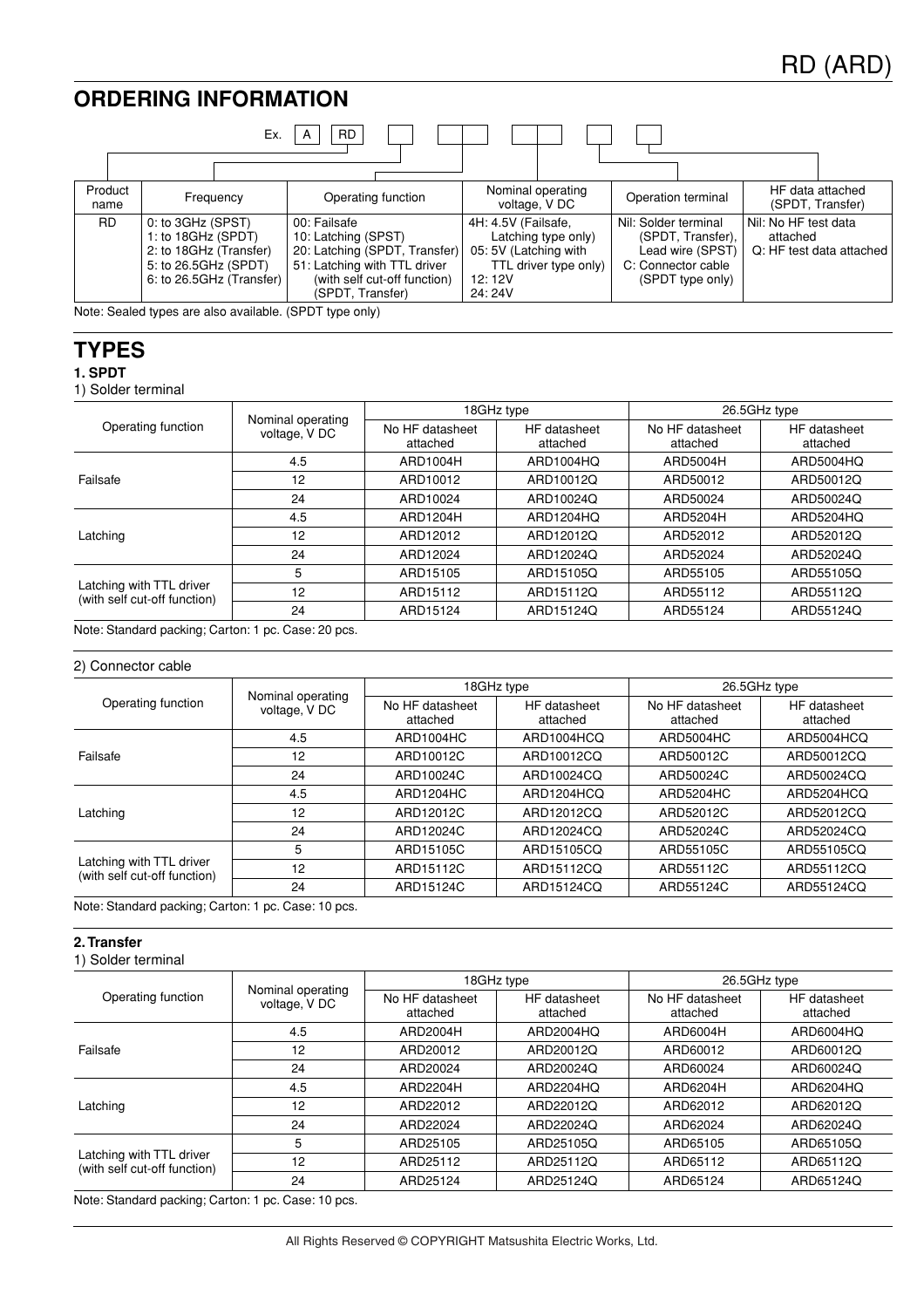# **3. SPST**

| Operating function | Nominal operating<br>voltage, V DC | Part No. |
|--------------------|------------------------------------|----------|
|                    | 4.5                                | ARD0004H |
| Failsafe           | 12                                 | ARD00012 |
| 24<br>4.5<br>12    | ARD00024                           |          |
|                    |                                    | ARD0104H |
| Latching           |                                    | ARD01012 |
|                    | 24                                 | ARD01024 |
|                    |                                    |          |

Note: Standard packing; Carton: 1 pc. Case: 20 pcs.

# **COIL DATA (at 20°C 68°F)**

## **1. SPDT** 1) Failsafe type

| Nominal operating voltage,<br>V DC                            | Nominal operating current, mA<br>$(+10\% - 15\%)$ |           | Nominal power consumption, mW                 |
|---------------------------------------------------------------|---------------------------------------------------|-----------|-----------------------------------------------|
| 4.5                                                           | 186.7                                             |           | 840                                           |
| 12                                                            | 70.0                                              |           | 840                                           |
| 24                                                            | 40.4                                              |           | 970                                           |
| 2) Latching type                                              |                                                   |           |                                               |
| Nominal operating voltage,<br>V DC                            | Nominal operating current, mA<br>$(+10\% - 15\%)$ |           | Nominal power consumption, mW                 |
| 4.5                                                           | 155.6                                             |           | 700                                           |
| 12                                                            | 62.5                                              |           | 750                                           |
| 24                                                            | 37.5                                              |           | 900                                           |
| 3) Latching with TTL driver type (with self cut-off function) |                                                   |           |                                               |
| Nominal operating voltage,                                    | TTL logic level (see TTL logic level range)       |           |                                               |
| V DC                                                          | ON                                                | OFF       | Switching frequency                           |
| 5                                                             |                                                   |           |                                               |
| 12                                                            | 2.4 to 5.5V                                       | 0 to 0.5V | Max. 180 cpm<br>(ON time : OFF time = $1:1$ ) |
| 24                                                            |                                                   |           |                                               |
| 2. Transfer<br>1) Failsafe type                               |                                                   |           |                                               |

| Nominal operating voltage,<br>V DC | Nominal operating current, mA<br>$(+10\% - 15\%)$ | Nominal power consumption, mW |
|------------------------------------|---------------------------------------------------|-------------------------------|
| 4.5                                | 342.2                                             | 1540                          |
| 12                                 | 128.3                                             | 1540                          |
| 24                                 | 69.6                                              | 1670                          |
| 2) Latching type                   |                                                   |                               |
| Nominal operating voltage,<br>V DC | Nominal operating current, mA<br>$(+10\% - 15\%)$ | Nominal power consumption, mW |
| 4.5                                | 266.7                                             | 1200                          |

12 104.2 1250

#### 3) Latching with TTL driver type (with self cut-off function) 24 58.3 1400

| of Latermig with The driver type (with self cut-off function) |             |                                             |                                                |  |  |  |  |  |
|---------------------------------------------------------------|-------------|---------------------------------------------|------------------------------------------------|--|--|--|--|--|
| Nominal operating voltage,                                    |             | TTL logic level (see TTL logic level range) |                                                |  |  |  |  |  |
| V DC                                                          | ΟN          | OFF                                         | Switching frequency                            |  |  |  |  |  |
|                                                               |             |                                             |                                                |  |  |  |  |  |
|                                                               | 2.4 to 5.5V | 0 to 0.5V                                   | Max. 180 cpm<br>$(ON time : OFF time = 1 : 1)$ |  |  |  |  |  |
| 24                                                            |             |                                             |                                                |  |  |  |  |  |

## **3. SPST**

## 1) Failsafe type

| Nominal operating voltage,<br>V DC | Nominal operating current, mA<br>$(+10\% - 15\%)$ | Nominal power consumption, mW |
|------------------------------------|---------------------------------------------------|-------------------------------|
| 4.5                                | 400                                               |                               |
| 12 <sup>°</sup>                    | 150                                               | 1800                          |
| 24                                 | 75                                                |                               |
| 2) Latching type                   |                                                   |                               |
| Nominal operating voltage,<br>V DC | Nominal operating current, mA<br>$(+10\% - 15\%)$ | Nominal power consumption, mW |
| 4.5                                | 400                                               |                               |
| 12                                 | 150                                               | 1800                          |
| 24                                 | 75                                                |                               |
|                                    |                                                   |                               |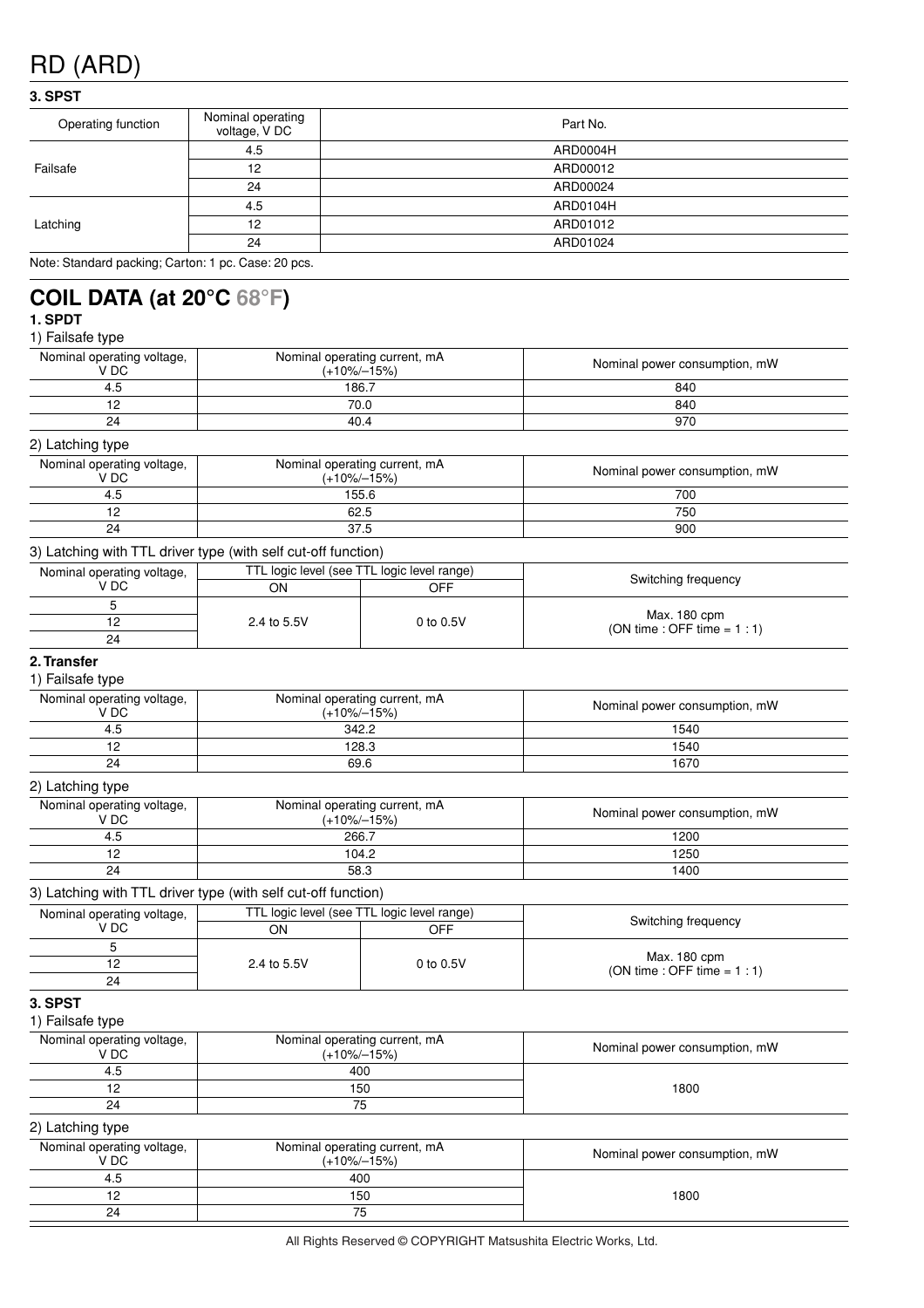## **• Operating voltage range (1) SPDT, Transfer type**









# 4) TTL Logic level range



Note) Please consult us for use that is outside this range.

### **(2) SPST type**





#### 1) Failsafe type 2) Latching type

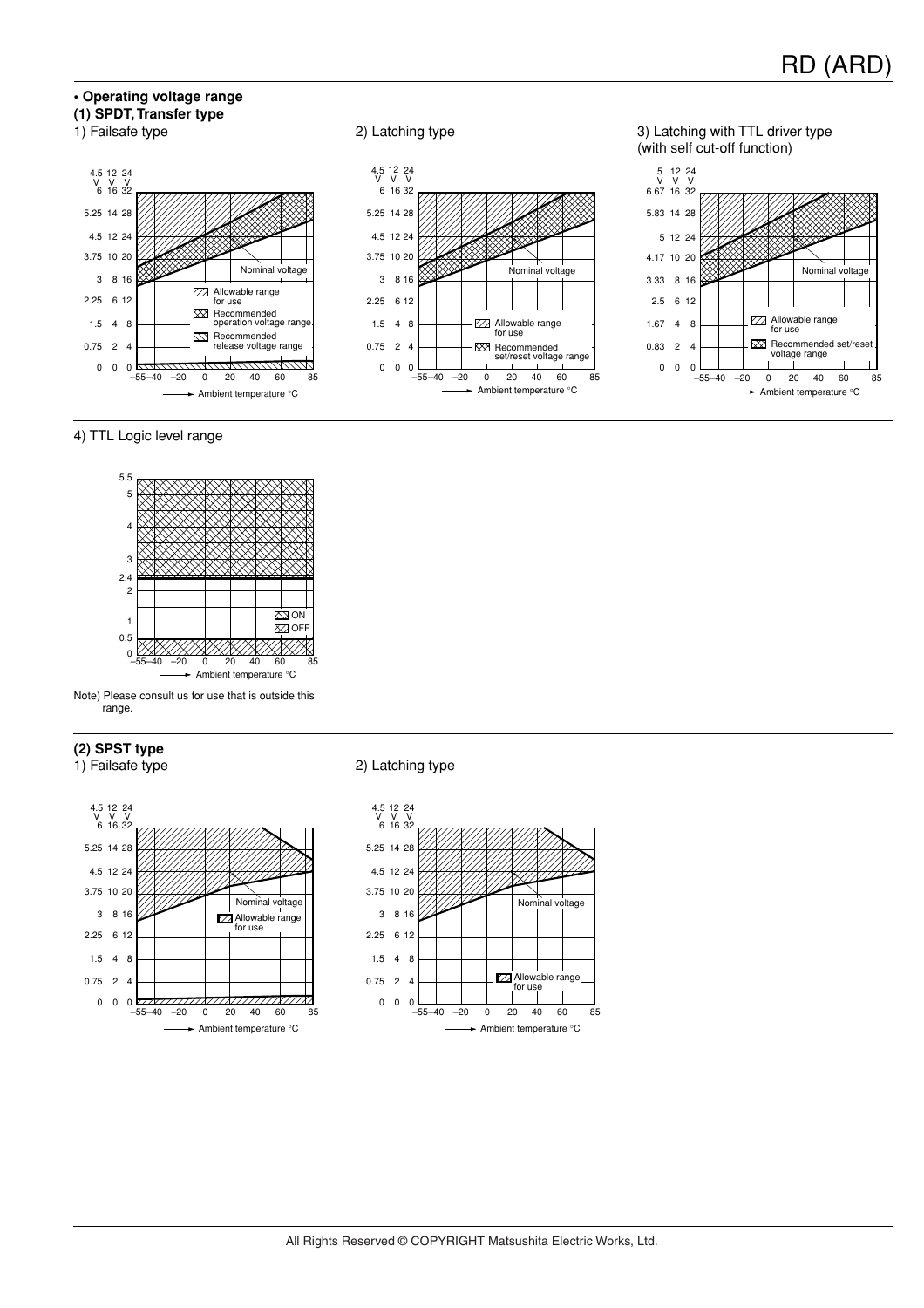# **DIMENSIONS**

**1. SPDT**

1) Solder terminal





Tolerance: ±0.3 ±.012









Failsafe **Latching** Latching **Latching** Latching with TTL driver (with self cut-off function)





mm inch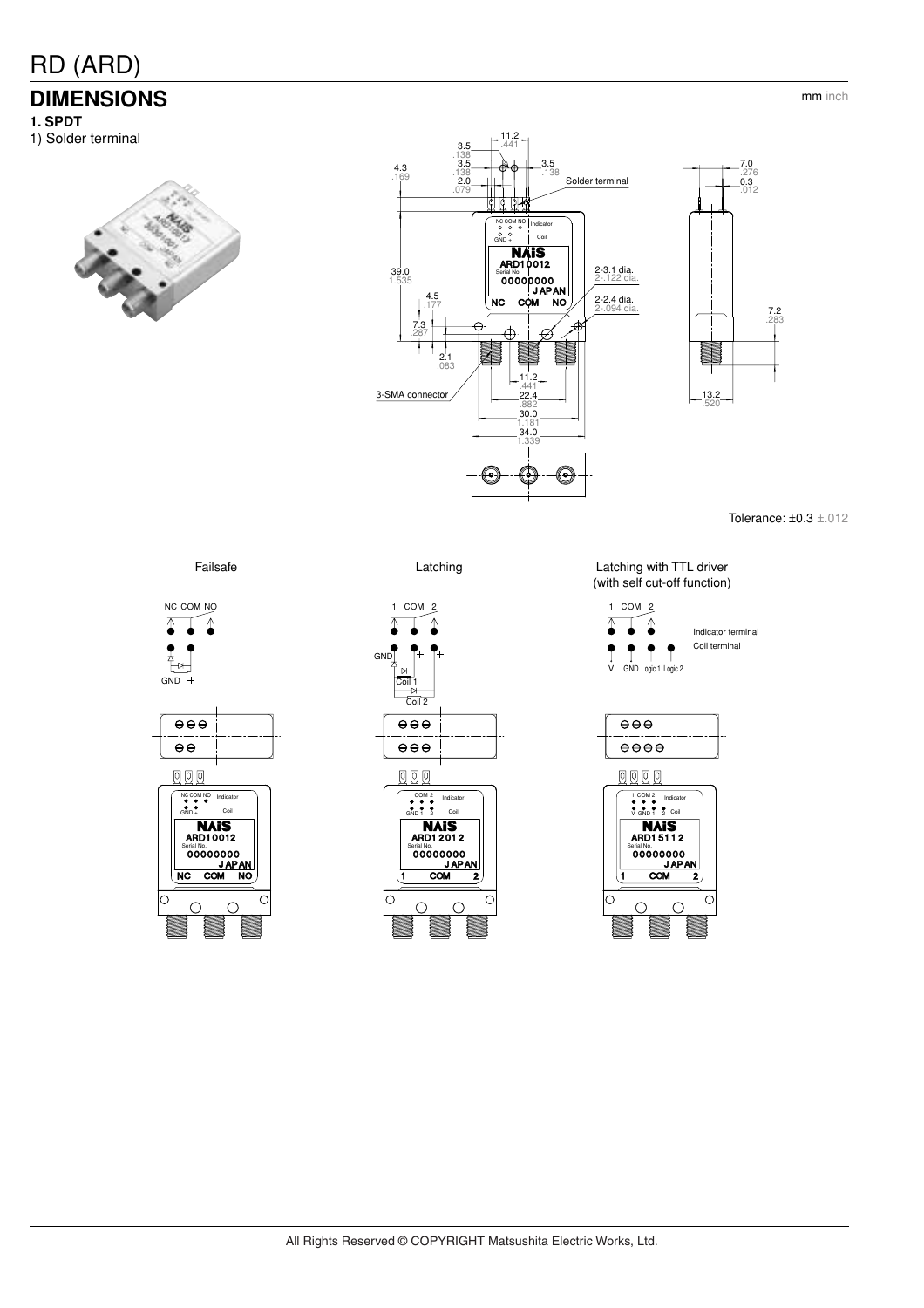## 2) Connector cable mm inch cable



|                                    | Indicator |                   |            |                | Coil |     |            |       |       |
|------------------------------------|-----------|-------------------|------------|----------------|------|-----|------------|-------|-------|
| Pin No.                            | (1)       | $\left( 2\right)$ | $\rm (3)$  | (4)            | (5)  | (6) | (7)        | ⑧     | 9)    |
| Fail safe                          |           | <b>NC</b>         | <b>COM</b> | <b>NO</b>      |      |     | <b>GND</b> |       |       |
| Latching                           |           |                   | <b>COM</b> | $\overline{c}$ |      |     | <b>GND</b> |       |       |
| Latching with<br><b>TTL</b> driver |           |                   | <b>COM</b> | $\overline{c}$ |      |     | <b>GND</b> | Logic | Logic |

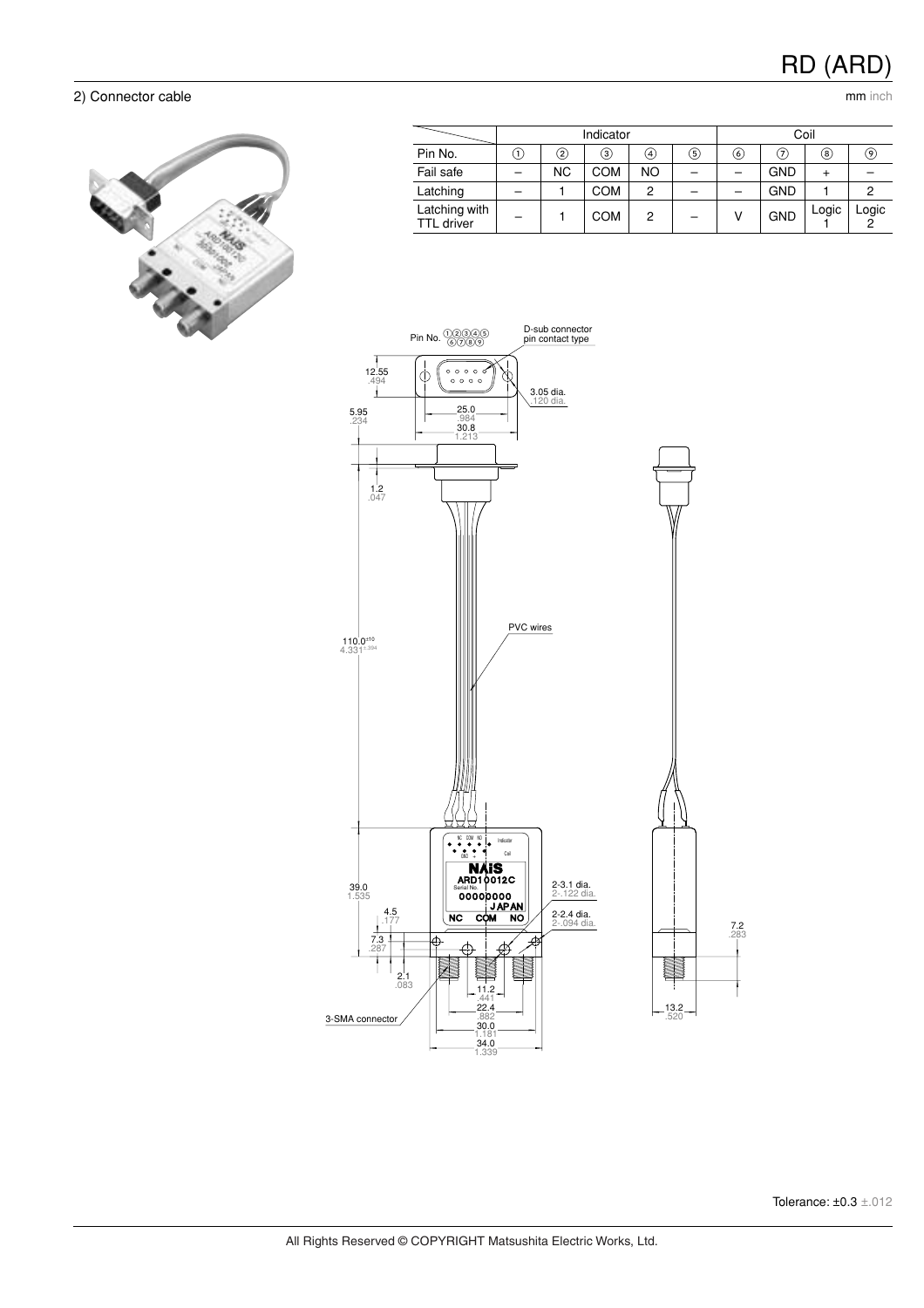# **2. Transfer** mm inch







Tolerance: ±0.3 ±.012



Latching with TTL driver POS1: J1-J2, J3-J4 POS2: J1-J3, J2-J4

| ٠ |  |
|---|--|





#### Failsafe **Example 20** Failsafe Latching **Latching With TTL driver** (with self cut-off function)

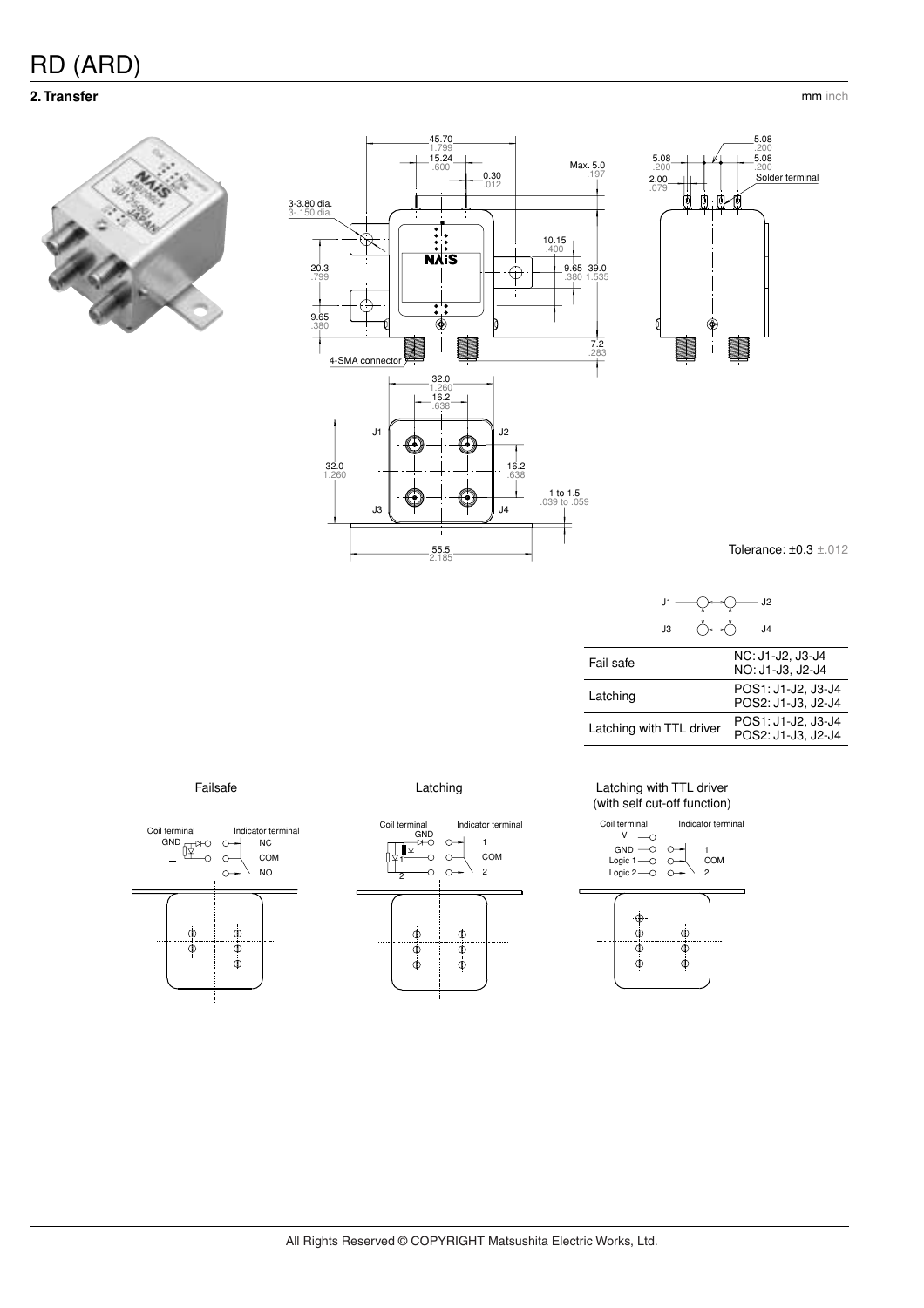## **3. SPST**





Tolerance: ±0.3 ±.012

# **• Measuring method (Impedance 50**Ω**) • Measuring equipment**





Reset

#### **• Connector**

| No.               | Contents                                       | Product name  |
|-------------------|------------------------------------------------|---------------|
| (1)               | 3.5 mm testport, Extention cable HP85131-60013 |               |
| $\left( 2\right)$ | 3.5 mm coaxial adaptor                         | HP83059       |
| $3$               | SMA adaptor                                    | HP125.771.000 |

#### **• Input power test**

Sample: ARD01024, Quantity:  $n = 5$ Frequency: 2.2 GHz, Ambient temperature: Room temperature



| Sample                                                                                                                                       | Cooling fan | Input power, W |    |     |     |     |     |     |     |     |     |     |     |     |
|----------------------------------------------------------------------------------------------------------------------------------------------|-------------|----------------|----|-----|-----|-----|-----|-----|-----|-----|-----|-----|-----|-----|
|                                                                                                                                              |             | 80             | 90 | 100 | 110 | 120 | 130 | 140 | 150 | 160 | 170 | 180 | 190 | 200 |
| No.                                                                                                                                          | Without     |                | r. |     |     |     |     |     |     |     |     |     |     |     |
| No. 2                                                                                                                                        |             |                |    |     |     |     |     |     |     |     |     |     |     |     |
| No. 3                                                                                                                                        |             |                |    |     |     |     |     |     |     |     |     |     |     |     |
| No. 4                                                                                                                                        | With        |                |    | ◡   |     |     |     |     |     |     |     |     |     |     |
| No. 5                                                                                                                                        |             |                |    |     |     |     |     |     |     |     |     |     |     |     |
| $\bigcap$ , Na abnormality for bigh froguency and aportion aboratoriation ware above added 20 min. power correction<br>$\cdot$ Toot convence |             |                |    |     |     |     |     |     |     |     |     |     |     |     |

-: No abnormality for high frequency and operating characteristics were observed after 30 min. power carrying. (→; Test sequence)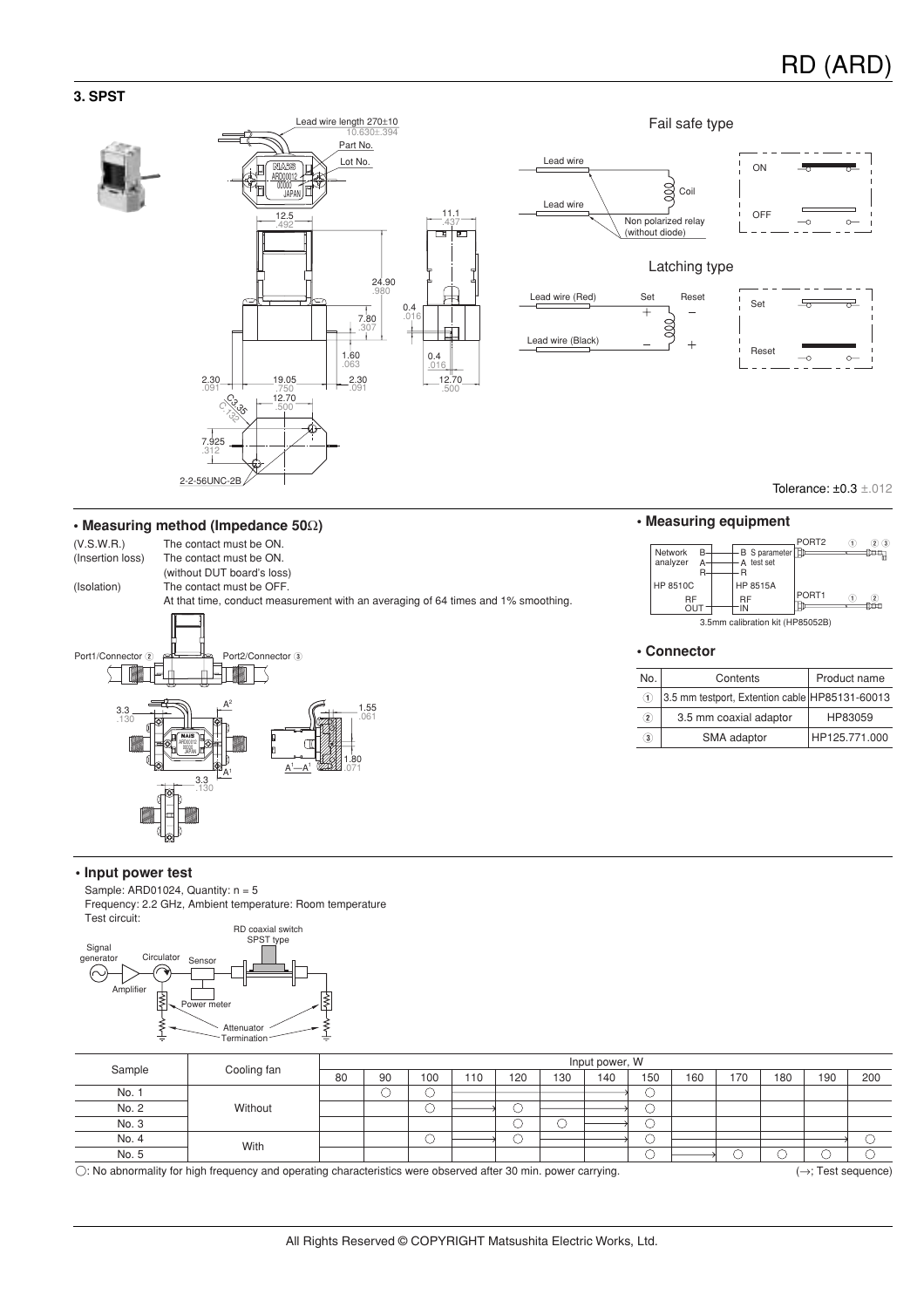# **REFERENCE DATA**

1-(1). High frequency characteristics (SPDT) Sample: ARD10012

Measuring method: Measured with HP network analyzer (HP8510).



1-(2). High frequency characteristics (Transfer) Sample: ARD60012

Measuring method: Measured with HP network analyzer (HP8510).





1-(3). High frequency characteristics (SPST)

Measuring method: Measured with HP network analyzer (HP8510).





## • V.S.W.R. • Insertion loss • Isolation